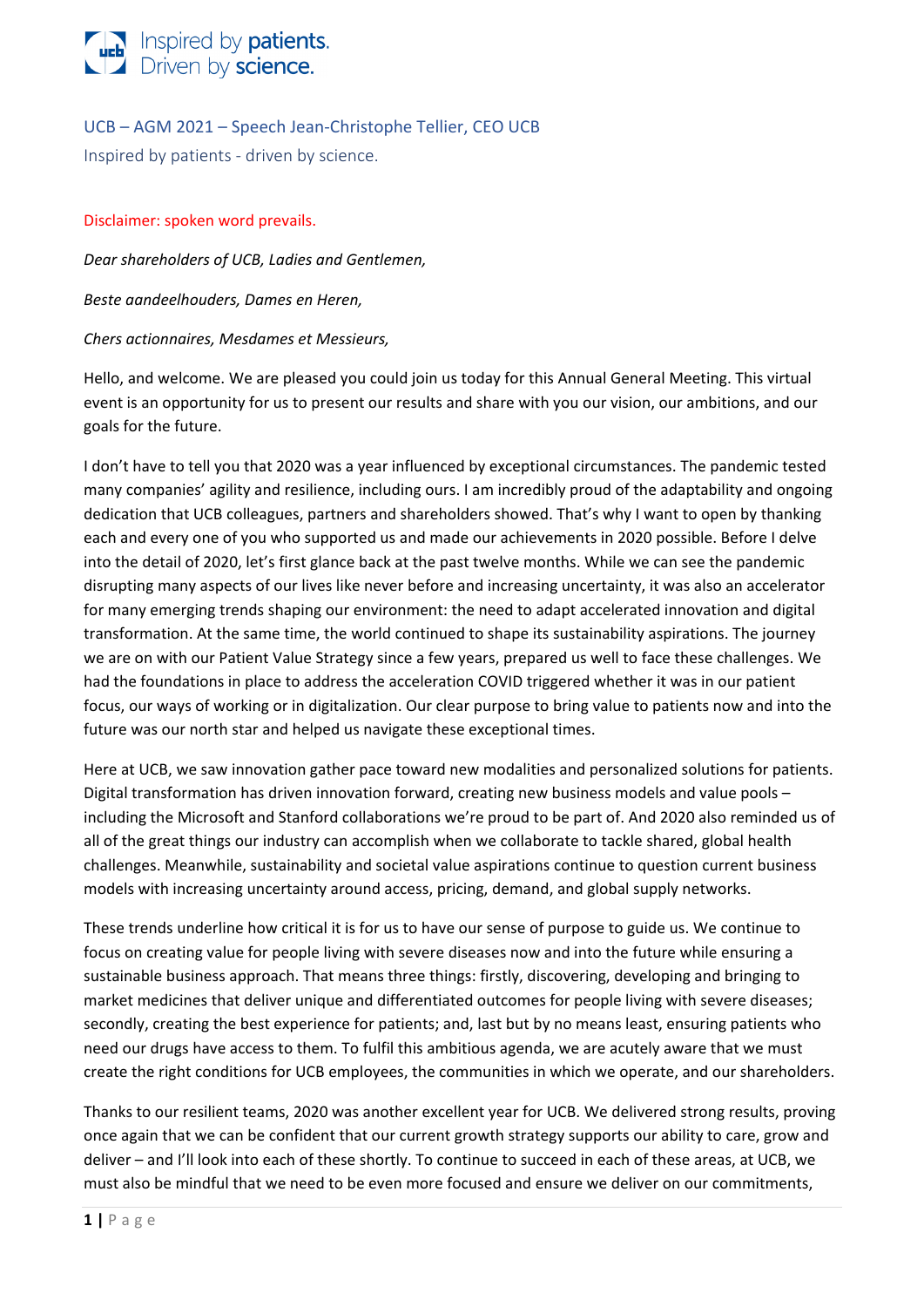## **The University of Serients.**<br>Driven by **science**.

now and into the future. But rest assured that our sense of purpose will help us engage our teams and stimulate the energy and resilience needed to succeed in our aims in these difficult times.

Firstly, our ability to **deliver care** where it's needed.

Despite the challenges created by the COVID-19 pandemic, our commitment to people and patients never wavered. In parallel, we also supported each other, our wider communities and the global scientific efforts to fight the pandemic:

- The pandemic meant people already living with the complexities of severe diseases faced more challenges than ever before. UCB remained focused on reassuring patients' concerns and providing new sources of support, positively impacting more than 3.5 million patients' lives. We also delivered the solutions they needed in a timely and uninterrupted manner.
- UCB aimed to ensure every employee felt supported, prioritizing their health and safety and supplying them with the resources they needed to navigate uncertainty. These included for example mental health resources, tools for managing family and home schooling, and support for those experiencing severe and unusual hardship.
- We engaged with communities impacted by the pandemic. Globally, we dedicated a one-off budget of 1.5 million Euros to assist communities across the world with both financial and in-kind donations of much-needed supplies. We also made our expertise and facilities available to governments and health authorities; in Belgium, for instance, to increase virus testing and monitoring.
- We partnered with other pharmaceutical companies and academics to identify and accelerate promising therapeutic candidates for COVID-19 and its related symptoms as part of the COVID R&D Alliance. And we joined the COVID Moonshot to accelerate the development of a COVID-19 antiviral.

2020 also saw the launch of our global UCB Community Health Fund. While this is a longer-term project, its initial focus is on understanding and reducing the medium and long-term impacts of the COVID-19 pandemic on vulnerable populations' physical, mental, and social wellbeing in the communities where we operate.

Secondly, our ability to **sustain growth**.

UCB's performance for 2020 has, as I said earlier, confirmed our company's sustained growth. The resilient UCB product portfolio drove company growth in 2020, despite the pandemic. Looking at our top-performing assets we keep connecting our science to patients:

- **Cimzia**, for people living with autoimmune and inflammatory TNF mediated diseases, reached net sales of 1,799 million Euros in the financial year 2020 driven by continued growth in the U.S. and stable net sales in Europe despite volume growth, reflecting the competitive landscape. Strong growth contributors were new patient populations in psoriasis and psoriatic arthritis. We believe it is well-placed to achieve peak sales above two billion Euros by 2024.
- Our **epilepsy portfolio** is performing well, with more than three million patients using epilepsy medicines – marking UCB as the world-leader in epilepsy. In the financial year 2020:
	- o Vimpat® achieved 1,451 million Euros in net sales;
	- o Briviact® achieved 288 million Euros in net sales;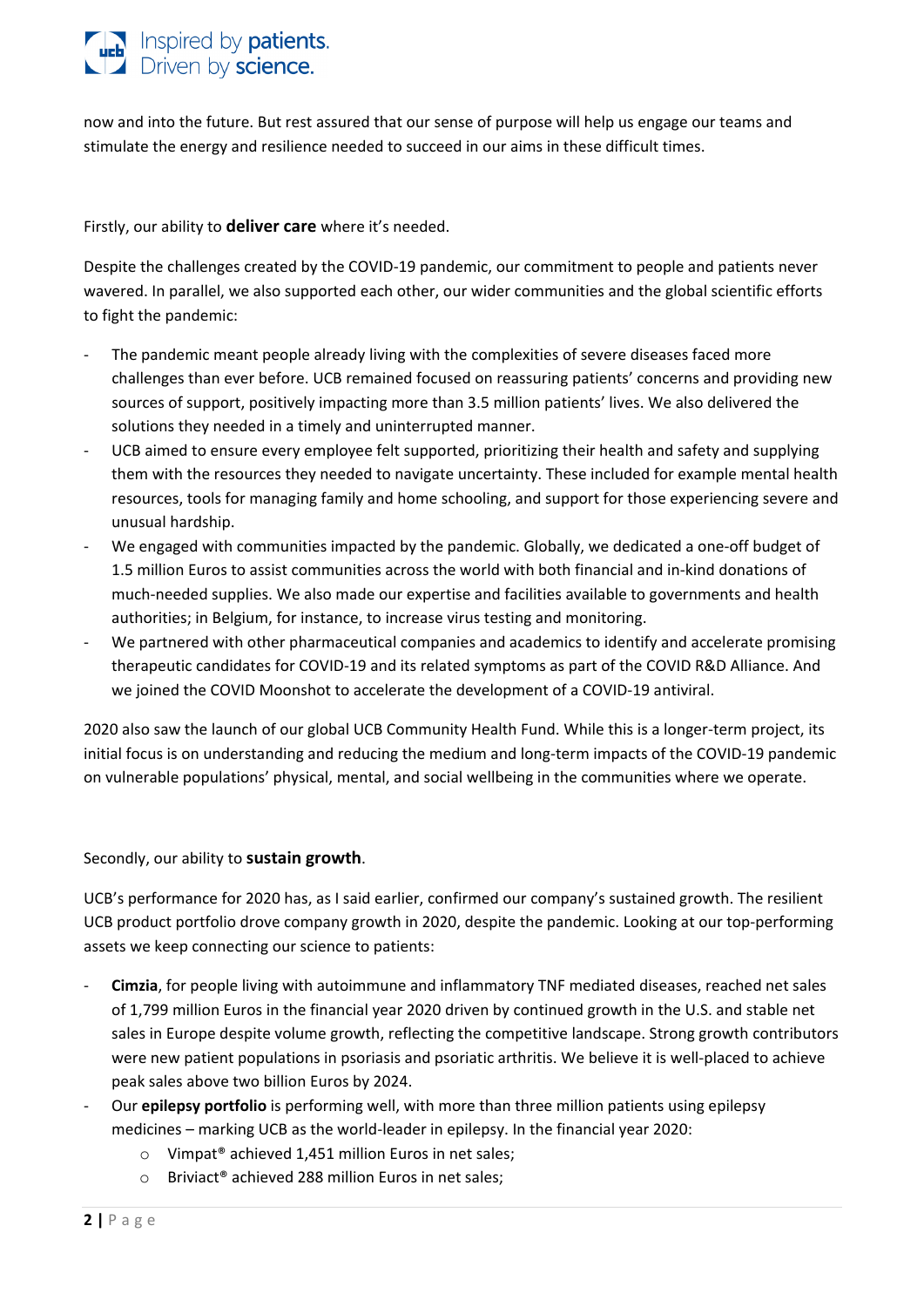## $\circ$  Keppra® achieved 788 million Euros in net sales – just to note that the UCB team took over distribution of E Keppra in Japan from partner Otsuka in October; and

- o Nayzilam® was launched in December 2019 and achieved 26 million Euros in net sales in 2020.
- Evenity<sup>®</sup>, for the treatment of severe osteoporosis in postmenopausal women at high risk of fracture, reported net sales of € 2 million, impacted by the pandemic which significantly impedes outreach to new patient populations. Evenity® is being launched globally by Amgen, Astellas and UCB since 2019, with net sales outside Europe reported by Amgen and Astellas.

Thirdly our **ability to deliver** is on track, despite the pandemic.

**The University of Serients.**<br>Driven by **science**.

We brought more value to more patients by adding two medicines to the UCB portfolio in 2020. In December 2019, we launched the first nasal rescue treatment for epilepsy seizure clusters in the U.S. – that's Nayzilam® (midazolam) Nasal SprayCIV. In March 2020, under pandemic conditions, we saw the first European launches of Evenity® to treat severe osteoporosis in postmenopausal women at high risk of fracture.

And our **clinical trial timings** are, as of today, on track despite the pandemic. In 2020, we have four products in Phase 3 trials: *bimekizumab*, *zilucoplan*, *rozanolixizumab*, and *dapimab*. And we have demonstrated over the past two years notable differentiation in psoriasis with our late-stage asset *bimekizumab*, which now has found positive Phase 3/3b trial results. Following this, the U.S. Food and Drug Administration (FDA) and European Medicines Agency (EMA) accepted our marketing application submissions for *bimekizumab* to treat adults with moderate-to-severe plaque psoriasis aiming to make a real difference in these patients life. I'd also like to highlight how we embrace the latest medical science in a dynamic world where there are many new frontiers in science and technology. We completed several acquisitions and partnerships during 2020, and these will help us bring true value to patients while delivering on our strategic agenda:

- We successfully closed our acquisition of **Ra Pharma** in April 2020, which added the phase 3 asset zilucoplan to our pipeline.
- In June 2020, we acquired **Engage Therapeutics** with Staccato alprazolam for epileptic seizures.
- In July 2020, **UCB and Ferring Pharmaceuticals** entered into a co-promotion agreement for Cimzia in Crohn's Disease in the U.S.
- That same month we entered into a partnership with **Genentech/Roche** in Alzheimer's Disease.
- Our acquisition of **Handl Therapeutics** BV in November 2020 augments UCB's existing early gene therapy activities, which we complemented with a R&D collaboration with **Lacerta Therapeutics**.

### Moving on to look at our **2020 financial and extra-financial performance figures**.

In 2020, we generated revenue of 5.3 billion Euros, up 9%, of which 5.1 billion was net sales, an increase of 8%. Our underlying profitability reached 1.4 billion Euros, an increase of 1%, representing 27% of revenue – these figures are above or at the upper end of our guidance for 2020 shared with you early 2020. The Board of Directors of UCB proposes a dividend of  $\epsilon$  1.27 per share (gross), +2%.

In 2020 we also developed new extra-financial key performance sustainability indicators (KPIs) and started reporting on our performance in relation to access to medicines and employee health, safety and wellbeing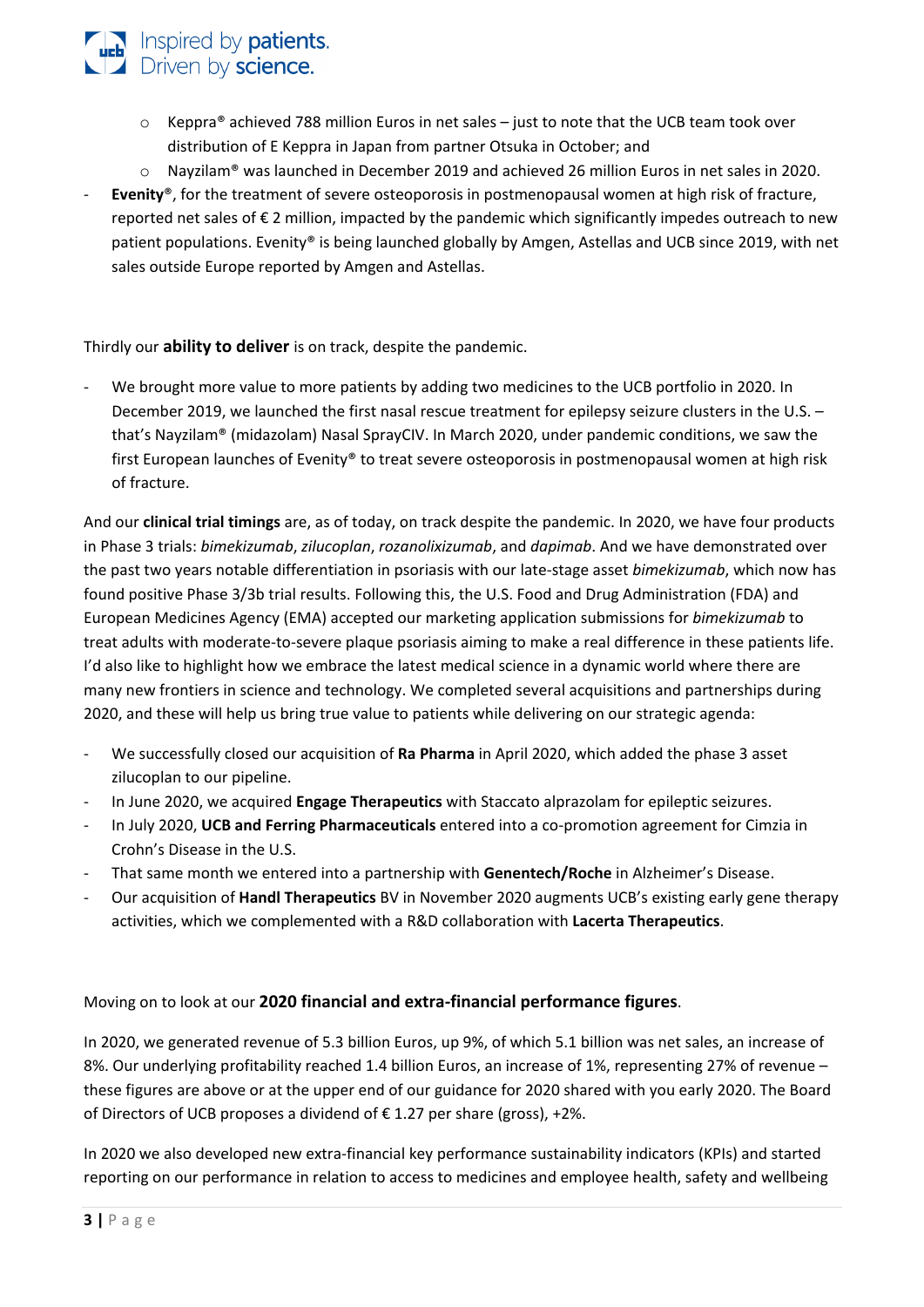# **The Inspired by patients.**<br>Driven by science.

while continuing to report progress on our health of the planet targets. Our commitment to driving business, social and environmental impact spans our entire company and is interwoven into our day-to-day business activities and supported by a sustainability governance framework established in 2020 and comprised of two bodies: our Sustainability Governance Committee is an internal initiative to monitor progress on our journey, while the External Sustainability Advisory Board (ESAB) that gathers external experts to provide an outside perspective on our approach.

Moving forward we expect to continue on the path of our sustainable growth.

We confirm all timelines for UCB's clinical development programs as communicated at the occasion of our FY 2020 report end of February. UCB will continue to monitor the impact of COVID-19 on all ongoing clinical trials and will implement changes as necessary. As announced in February, we are going to investigate our FcRn antibody rozanolixizumab in an additional patient population: people living with Autoimmune encephalitis (AIE) – a rare and serious medical condition, in which the immune system attacks the brain leading to epileptic seizures, movement disorders as well as onset of cognitive decline in some patients. A substantial unmet need exists amongst people living with AIE facing symptoms that negatively impact their ability to live the life they want to live. There is no therapy approved for AIE. UCB's clinical development program with rozanolixizumab in AIE will start with a phase 2 study in this patient population during the third quarter this year. First results are expected in Q4 2023.

Psoriasis is a common, chronic inflammatory disease with primary involvement of the skin. This skin condition affects men and women of all ages and ethnicities. Approximately 125 million people worldwide are living with psoriasis, nearly three percent of the world's population. To serve this patient population, we have developed and tested Bimekizumab, a humanized monoclonal IgG1 antibody that selectively and directly inhibits both IL-17A and IL-17F, two key cytokines driving inflammatory processes. Regulatory review of the safety and efficacy of bimekizumab is underway in the U.S., Europe and Japan. After the filings in the U.S. and the EU in September 2020, we also filed the dossier for marketing authorization for bimekizumab in psoriasis with the Japanese authorities during the first quarter 2021.

Results from the Phase 3b BE RADIANT study were shared last week as a late-breaking oral presentation at the American Academy of Dermatology Meeting. BE RADIANT is the first Phase 3 study to compare the efficacy and safety of dual IL-17A and IL-17F inhibition versus IL17A inhibition alone, and the first study to demonstrate superiority to Cosentyx® (secukinumab) for complete skin clearance (PASI 100) at both weeks 16 and 48. Results published reflect the high rates of skin clearance at week 16, rapid response after one dose and durability of response up to one year seen with bimekizumab in previous studies. We have delivered multiple studies illustrating the robustness of our approach and our preparedness to bring this differentiated solution to patients. We are in full swing to launch bimekizumab in the U.S. and Europe – subject to regulatory approval - expected during the second half of this year.

**For 2021**, we aim for total revenue of between 5.45 and 5.65 billion Euros with underlying profitability of between 27% and 28% of total revenue. For the first months of 2021, we see the continuation of the good performance in 2020 – in-line with our expectations and in-line with our just mentioned guidance for 2021. Based on UCB's current assessment of the Covid-19 pandemic and its implications, we remain confident in the fundamental underlying demand for our products and our prospects for long-term growth. We will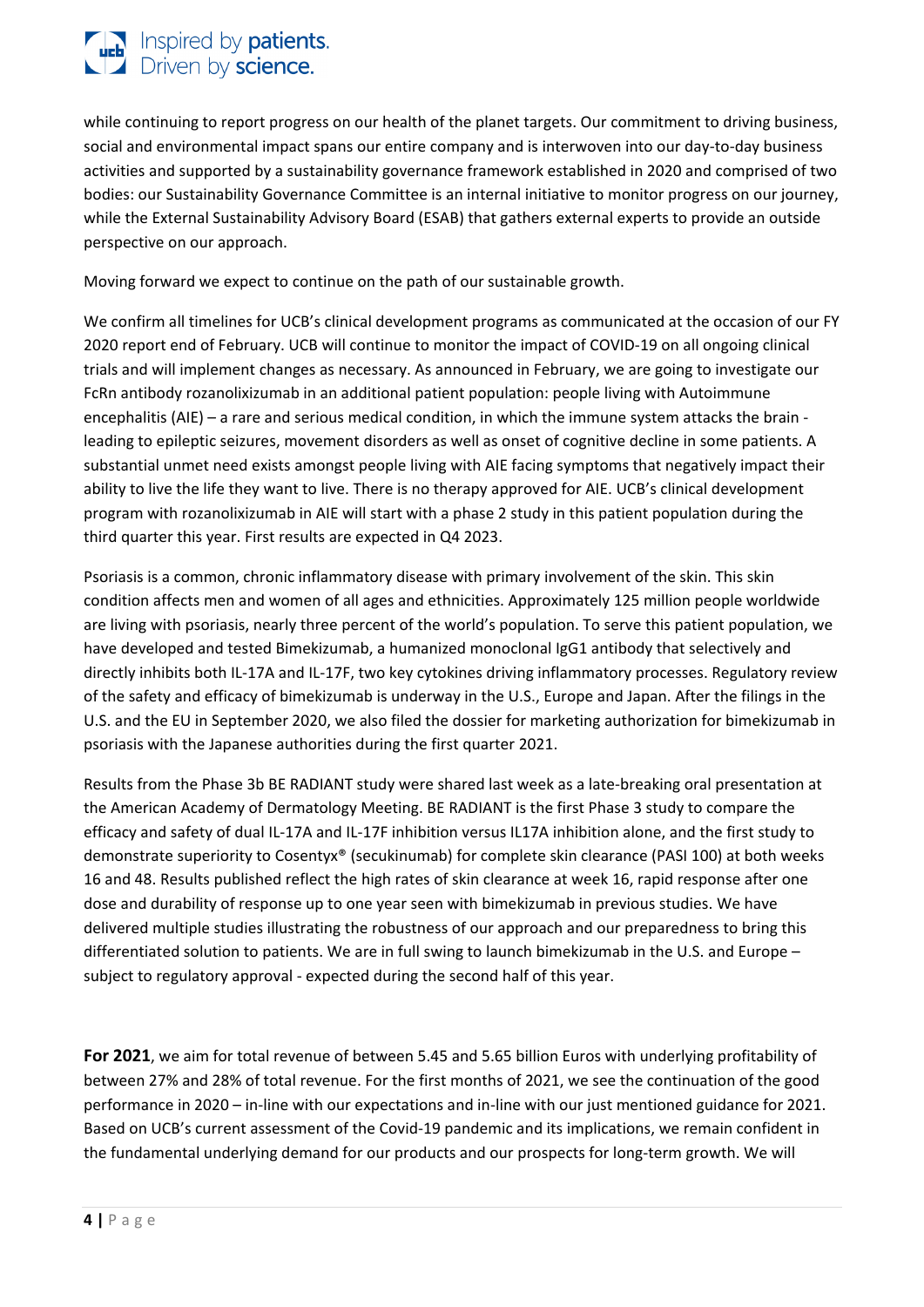## **The United by patients.**<br>Driven by **science.**

continue to closely follow the evolving COVID-19 pandemic and its implications diligently to assess potential near- and mid-term challenges.

We continue this year to strengthen our extra-financial reporting and disclose more granular progress on diversity, equity and inclusion and our ethical business practices while reporting the progress made on access of patients to our solutions and health, safety and well-being within UCB. We will also for the first time report on the UN Global Compact's 10 principles at the end of 2021. We are on the right track to be carbon neutral in 2030 as per our commitments to the Science-Based Targets initiative.

Looking again at the **longer term**, we aim to lead in specific patient populations by 2025, creating value for people living with partial onset/focal epileptic seizures, psoriatic arthritis, osteoporosis-related fractures, myasthenia gravis, and for sub-populations of woman of childbearing age. We aim to achieve this based on our patient value strategy, robust portfolio and promising late-stage pipeline. For 2025, we expect revenue to reach at least six billion Euros with underlying profitability in the low to mid-thirties despite several patent expirations, specifically Vimpat in 2022 and Cimzia in 2024.

Coming back to 2021, many of the challenges we faced last year remain with us this year as the world continues to grapple with COVID-19. However, thanks to dedicated researchers, healthcare professionals and civil society organizations, there is now hope in the form of multiple vaccines and treatments.

As we all look to the future, no matter how distant it feels right now, we hope we can be strengthened by the lessons learned from and our reflections on 2020. For UCB, we firmly believe we can and will continue to adapt and thrive, delivering better care for all who need it, now and into the future.

In parallel with the evolution of our company, we see the **evolution of our Board of Directors**. I would like to start by saying a special thank to our Chair of the Board, Evelyn du Monceau, who has reached the statutory age limit and is stepping down as Chair and Director of the Board of UCB SA/NV. Evelyn will retire from the Board, having served as a member for more than 35 years and as its Chair for the past four years. Her expertise and guidance have been invaluable. Evelyn has always demonstrated an unwavering commitment to advancing better care and treatment solutions for patients with unmet needs. We are deeply grateful for how she contributed to guide UCB on its transformation and growth journey. On behalf of UCB and all its collaborators, and on a personal note, I would like to thank you, Evelyn.

And as we say goodbye to Evelyn, we welcome her successor, Stefan Oschmann. On behalf of the company, I would like to wish Stefan the greatest success in this new position. I am sure we will be able to count on his support to continue to make UCB a patient-inspired and science-driven company. I would also like to welcome Fiona du Monceau, who becomes Vice-Chair of the Board, and Jonathan Peacock, who becomes the Chair of the Audit Committee.

As well as saying goodbye to Evelyn, I would also like to thank Roch Doliveux, who is also leaving the Board after years of precious guidance and great service to the company, and to greet Professor Susan Gasser as a new member of UCB's Board of Directors.

Finally, I would like to also thank Price Waterhouse Cooper (PwC) for their support as they leave the role as Statutory Auditor and to welcome their successor Mazars Bedrijfsrevisoren – Réviseurs d'Entreprises CVBA/SCRL.